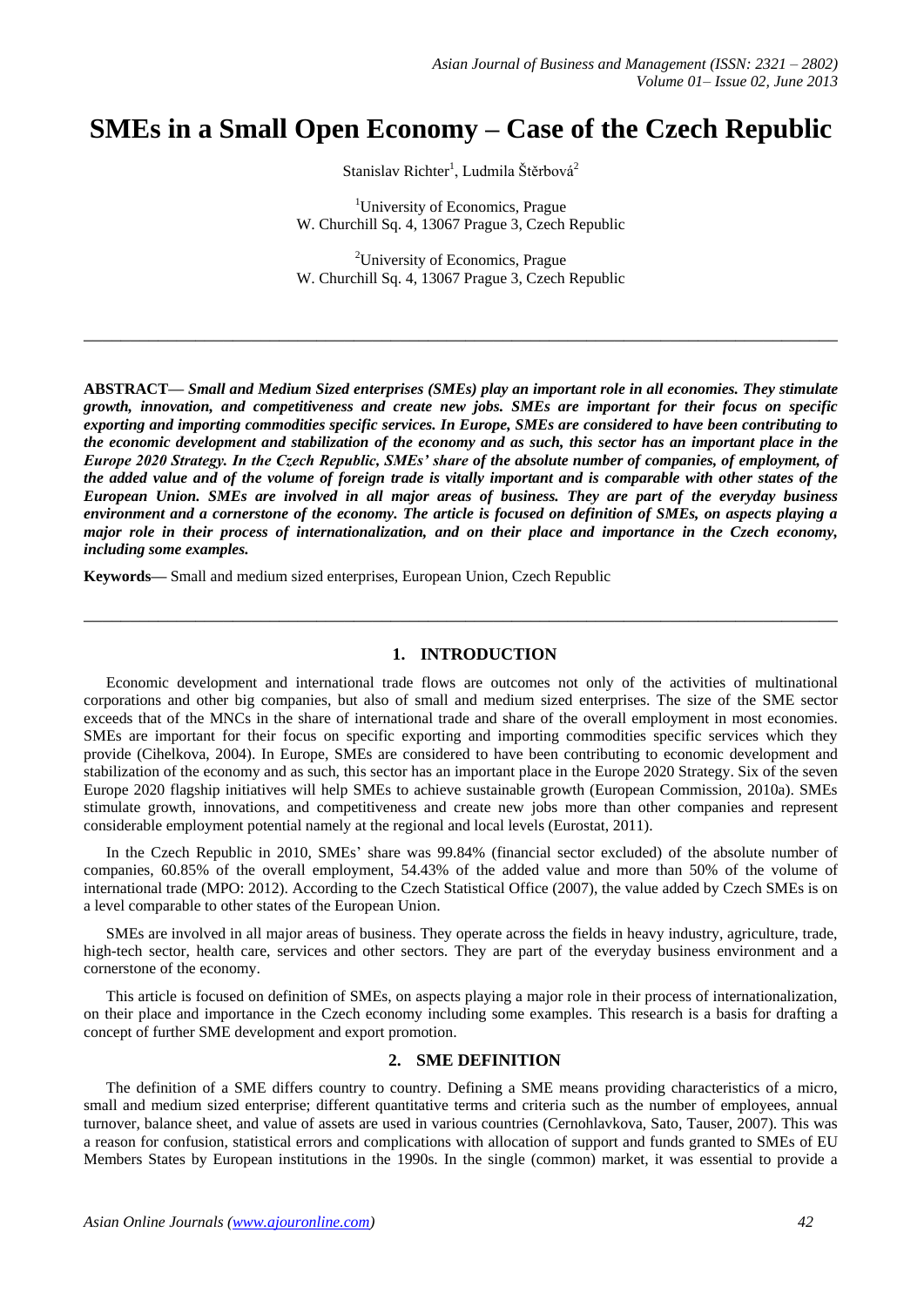single definition in order to implement measures favoring SMEs in improvement of their consistency and effectiveness, and in limiting distortions of the competition.

The EU regulation that provides definition of a SME was approved in 1996 and has been amended several times since then. The definition applies for all EU Members States and is implemented by the European Commission for the policies, programs and measures that the EU operates for SMEs. Member States use the definition on a voluntary basis, but the European Commission invited them, together with the European Investment Bank (EIB) and the European Investment Fund (EIF) to apply it as widely as possible (European Commission 2005).

The European Commissioner responsible for enterprise and industry (G. Verheugen) in 2005 underlined the positives of SMEs as the engine of the European economy, an essential source of jobs and innovations, creators of entrepreneurial spirit and competitiveness approaches, indicated the new definition as a major step towards an improved business environment and promotion of entrepreneurship, investments and growth.

The definition is based on a set of indicators consisting of: number of employees (fewer than 250 persons) and annual turnover (not exceeding 50 million euro), and/or an annual balance sheet total not exceeding 43 million euros (European Commission 2005). Figure 1 shows the definition of SME in detail.

| <b>Enterprise/Criteria</b> | <b>Headcount</b><br><b>Annual work</b><br>unit | <b>Annual</b><br>turnover                                | <b>Annual balance</b><br>sheet total                    |  |  |
|----------------------------|------------------------------------------------|----------------------------------------------------------|---------------------------------------------------------|--|--|
| <b>Micro</b>               | < 10                                           | $\leq \epsilon$ 2 million<br>(previously not<br>defined) | $≤$ € 2 million<br>(previously not<br>defined)          |  |  |
| Small                      | $<$ 50                                         | $\leq \epsilon$ 10 million<br>(In 1996 € 7<br>million)   | $\leq \epsilon$ 10 million<br>(In 1996 € 5<br>million)  |  |  |
| <b>Medium</b>              | < 250                                          | $\leq \epsilon$ 50 million<br>(In 1996 € 40<br>million)  | $\leq \epsilon$ 43 million<br>(In 1996 € 27<br>million) |  |  |

### **Figure 1:** The new SME threshold and definition by European Commission in 2005 *Source: European Commission (2005)*

Together with the measurable criteria, a SME should meet also the criterion of autonomy. Practically it means that the company is not anyhow linked with other companies owning more than a 25% share on the equity or voting rights (Cernohlavkova, Sato, Tauser, 2007). According to Vojík (2009), the EU is preparing an amendment to the definition, which will increase the number of employees to 500 in order to reflect changes in the ongoing globalization.

The set of multiple criteria for SMEs provides clear limits for companies that wish to enjoy incentives and preferential treatment tailored for this sector of economy.

# **3. SMES IN THE CZECH ECONOMY**

As mentioned, small and medium sized enterprises are an important sector of the economy of the Czech Republic. These companies contribute more than 50% of the GDP and are the biggest employers.

SMEs are relatively flexible and provide quick responses to changes in the external environment; they are, however, also very sensitive to this environment. SMEs have high absorption potential of the work force and the ability to fill gaps and niches in the market that are left by large companies because of their lower resolving power. SMEs are also quickly available for subcontracting.

On other hand, SMEs do not have quick and easy access to financial funds and they have a lower ability to control and eliminate the consequences of fluctuation of external factors, namely in the initial stages of the company's development.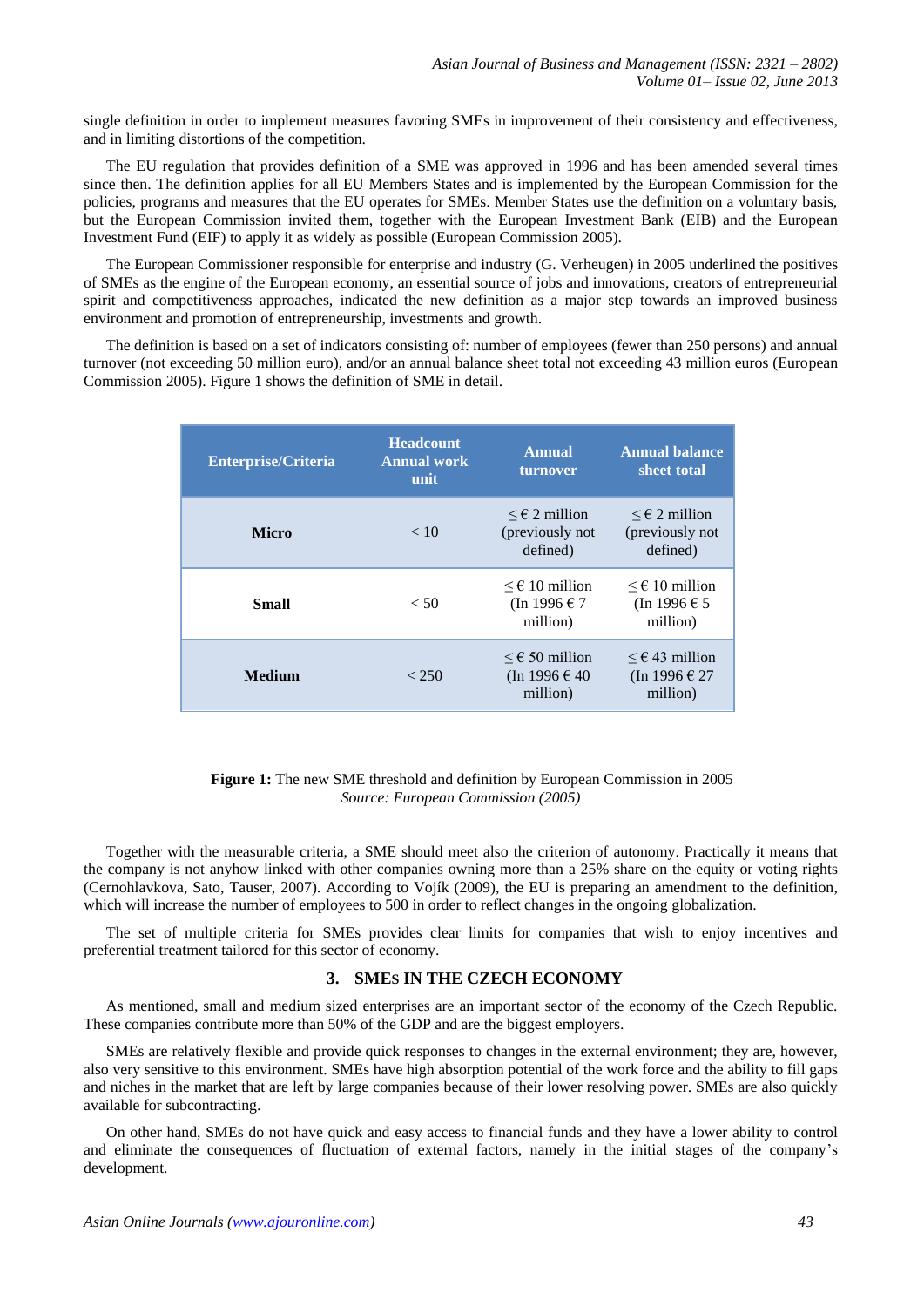The mentioned importance of SMEs for an economy and their vulnerability lead governments to giving constant attention to the support of these companies. The support is perceived as a mitigation of challenges that SMEs face, not as favoring certain businesses at the expense of others (Czech Statistical Office, 2007).

The importance of the SME sector for the Czech economy is illustrated further. Data for a 10-year period (since 2001 to the latest data available for 2011) are used and only legal entities and individual entrepreneurs with less than 250 employees are considered. This approach ensures a high quality of judgments about the importance of the SME sector.

One of the most important indicators of the importance of SMEs for the Czech economy is the number of companies active in business (Figure 2). There is a positive trend in the overall number of companies operating a business with a slight fall in 2005 and 2010. The year 2010 and its drop was influenced and connected with the residual effects of the world economic crisis. Figure 2 also shows the ratio of entrepreneurs and legal entities. The share fluctuates for the first years of the monitored period around 16% to 17% of legal entities and 84% to 85% of the entrepreneurs, when it starts rapidly rising in the middle of the period and hitting 30% of the legal entities and 70% of the entrepreneurs in 2011. Because the absolute number of SME companies is more or less constant with some little increase, this trend is indicative for changes in the business environment as more and more entrepreneurs are establishing legal entities in order to expand their business and to be considered "more professional".

An important finding is that the share of SMEs in the total number of all active enterprises in the Czech Republic in year 2011 was 99.4% (financial sector excluded).



**Figure 2:** Number of small and medium sized enterprises in the Czech economy in thousands (2001 - 2011) *Source: Ministry of Industry and trade (2012)*

Number of employees (Figure 3) did not show any trend. This indicator is very sensitive to the changes that have taken place in the legislation over time and reflects all the tightening or loosening regulations. The peak employment and share was achieved in year 2007 (more than 2 million employees in SMEs). The difference between years 2007 and 2010, when the employment reached the 10 year minimum, amounted to almost 200 000 jobs, and was due to the overall rise of unemployment from 4.4% in year 2008 to 7.3% in the year 2010 in the Czech Republic. It illustrates how the SME segment is sensitive to the changes and fluctuations in the economy.

When focusing only on year 2011, the total number of employees in SMEs compared to year 2010 increased by 20 thousand which is 1.09% totaling 1856 thousand employees. It could herald a new positive trend which comes after a gradual, slow pace recovery from the crisis. In the same year the proportion of employees in SMEs was 60.85%.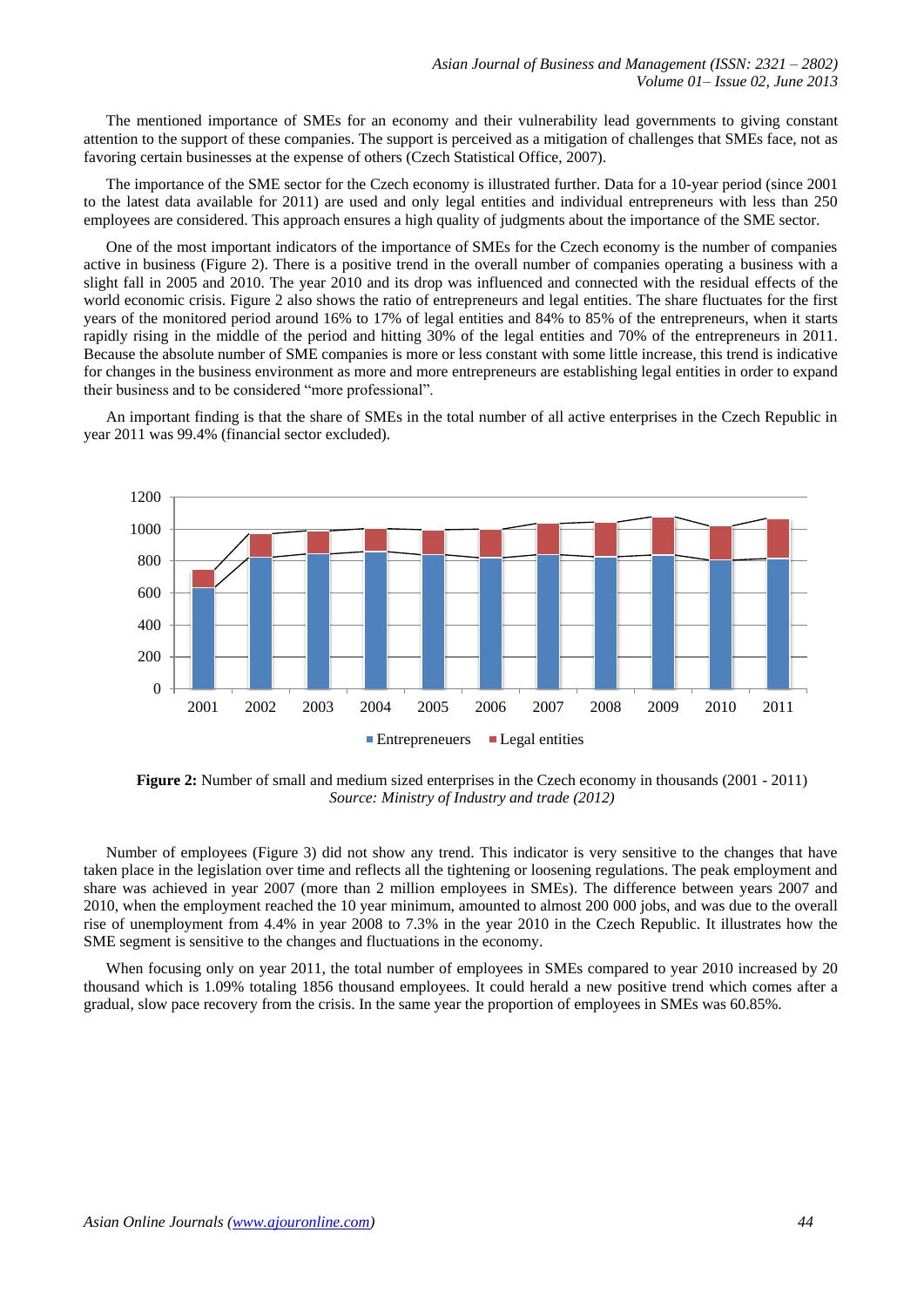

**Figure 3:** Number of employees in small and medium sized enterprises in thousands (2001 - 2011) *Source: Ministry of Industry and Trade (2012)*

Figure 4 records the output accounted over the period and created value added. The peak was reached by both indicators in year 2008 and followed by a steep fall in 2009 to start a recovery again. Output compared to value added was rising at a faster pace pulled by growing overall GDP in the economic boom. The share of SMEs of the total output has been fluctuating around 50% when reaching 49.5% in year 2011. The accounting value added contributed to the total created value by 54.43%. As for the industrial sectors, SMEs in the construction business produced value added of 129 186 million Czech Crowns (CZK), in trade of 247 370 million CZK, in services value added amounted to 340 296 million CZK and in industry to 407 968 million CZK (MPO, 2012).



**Figure 4:** Output and value added by small and medium sized enterprises in billions CZK (2001 - 2011) *Source: Ministry of Industry and Trade (2012)*

Labor costs over the period 2001 to 2011 were increasing gradually from 283 207 million CZK up to 474 685 million CZK. In 2011 the average salary level in the SME segment reached 21 313 CZK which was 10.24% lower than the national average salary in the private sphere.

Investment in the SMEs sector had risen from 169 280 million CZK to 339 288 million CZK (200% of increase) and was dedicated namely to high technologies, which confirms that innovations build SMEs' competitiveness.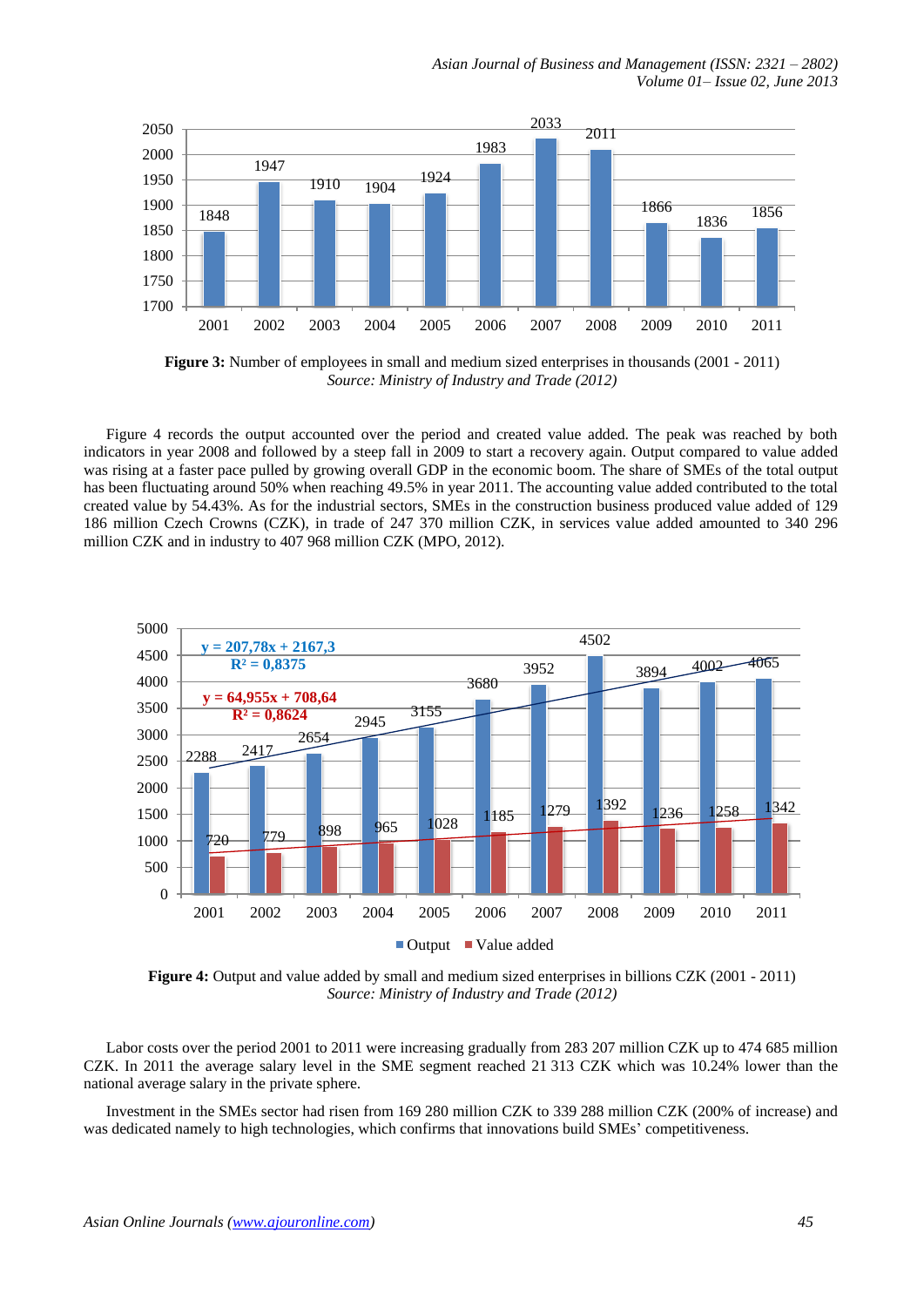## **4. IMPORTANCE OF SMES FOR FOREIGN TRADE OF THE CZECH REPUBLIC**

International trade is crucial for the open Czech economy with a relatively small internal market. In order to enhance competitiveness and to benefit from economies of scale, Czech companies need to expand their scope of operations to foreign markets and SMEs play a specific role in these activities. "In an increasingly international marketplace, many companies are finding that prosperity is best achieved from specialization, as opposed to diversification. While the majority of the world's largest companies continue to provide multiple services to numerous markets, they now purchase many components and goods from smaller companies that serve one particular niche. As the global marketplace continues to develop, SMEs provide an effective tool for economic growth through participation in global supply chains" (GFP 2005).

Figure 5 provides information about the share of the SME's segment in the total Czech exports and imports and confirms an important SME contribution to foreign trade. In importation, SMEs had the highest share of 57.5% in 2009, which meant in absolute values 1.144 billion CZK out of 1.989 billion CZK of the overall imports. Also in exportation, the share of SMEs is about 50% -- the highest share of 51.5% was achieved in 2011. In absolute values, it represents 1.478 billion CZK out of 2.869 billion CZK generated by exports. The trade balance of SMEs is, however, constantly negative, but with a positive trend in exportation. Whereas imports have been oscillating around 50% from the beginning of the observed period and have accounted only for moderate increases; exports sharply rose from a 35.7% share in year 2001 up to maximum share of 51.5% in year 2011. This trend is captured by the linear line where the difference in slope and steepness is obvious.



**Figure 5:** SMEs and the evolution of their contribution to international trade - in % (2001 – 2011) *Source: Ministry of Industry and Trade (2012), own interpretation of the data*

Figure 6 examines, in more detail, the previous data and attempts to highlight the composition of international trade of SMEs based on the legal form and size of the companies. As stated, SMEs tend to import more than they export and Figure 6 confirms this finding using the example of 2011 when imports together for both categories reached 1.514 billion CZK compared to exports reaching 1.478 billion CZK. Total turnover produced by the selected categories accounted for entrepreneurs 1.412 billion CZK and for legal entities 1.580 billion CZK. This means that legal entities were a slightly more important sub-segment of Czech foreign trade in 2011 than entrepreneurs of the SMEs sector.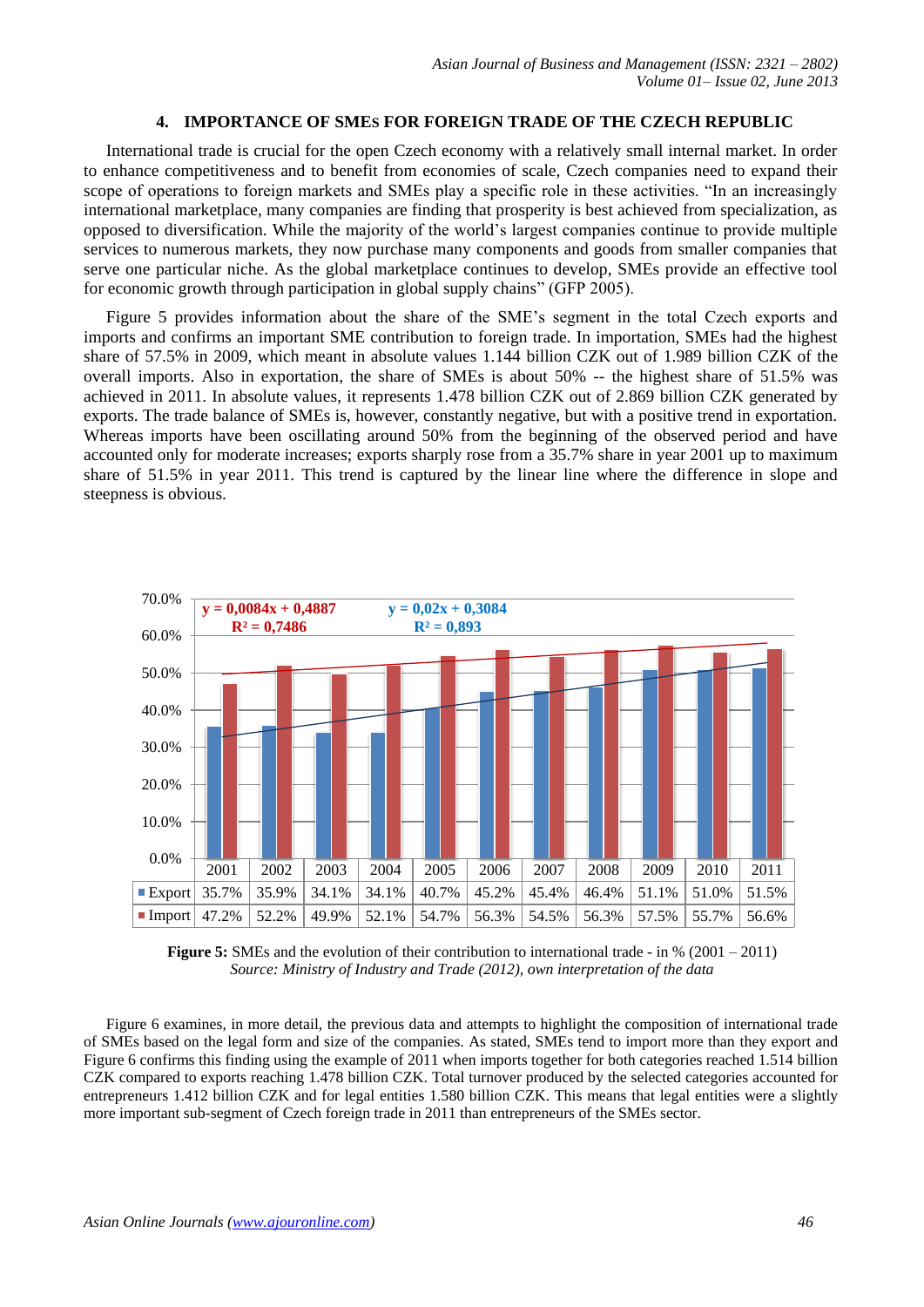*Asian Journal of Business and Management (ISSN: 2321 – 2802) Volume 01– Issue 02, June 2013*



**Figure 6**: International trade of SMEs in the Czech Republic according to legal form in billion CZK (2011) *Source: Ministry of Industry and Trade (2012)*

Despite the fact that entrepreneurs were, in 2011, less productive in total turnover, they were more successful in exporting than the legal entities and therefore contribute more into overall positive trade balance of the Czech Republic. The difference amounts to almost 10% when entrepreneurs cover 55.1% of all the exports in the SMEs segment. Conversely the legal entities stand for a majority of imports with a share of 60.5% which means a difference of 21% between these two segments.

The explanation could be quite superficial and simple. As entrepreneurs are usually individuals who have their own company and actually are employing themselves or a few more employees, they often run specialized family businesses in certain fields or branches and therefore are dependent on just a couple of products that represent the core of their business. They have to be successful on the market, if not, they terminate their business. This motivates them to place their products in foreign markets in order to ensure additional sales and income. On the other hand, the integration into foreign supply chains is easier for SMEs while legal entities may intend to include foreign entrepreneurs into their set of suppliers. On the contrary, legal entities can be seen as trading companies that care only about sales of whatever products on whichever market while being interested only in volumes. It seems that all the advantages are on the side of legal entities as these are usually more financially strong, with solid background and plenty of resources which should favor them in placing their exports internationally. The reality differs from theory and to explain this, an additional survey would have to be done.

## **5. INTERNATIONALIZATION OF SMES**

The European Commission (2010b) is aware of the fact that "A considerable number of European SMEs are engaged in international activities, but only a small percentage is involved in internationalization beyond the Internal Market of European Union."

Due to advancing globalization, high integrity and intense global economic growth in third party markets has become more and more important for the development of international activities of European SMEs. This is a reason why SMEs are one of the main agenda items of the Strategy for Europe 2020. According to surveys (European Commission 2010; MPO 2012), 26% of European SMEs are engaged in export of their products or services, but only 13% of them export to markets outside the European Union. Given the fact that SME exportation represents more than 50% of the whole export of the Czech economy, the share of SME exportation on third party markets is an explanation for the excessive concentration of the Czech export on the European Union (about 80%). It is also one of possible explanations for the decreasing passive outcome of the Czech trade balance with non-EU countries, in which the SME importation represents an important share, and it happens despite the surplus of the overall trade balance (191 billion CZK in 2011). Other reasons for the low engagement of Czech companies, namely SMEs, in international markets outside of the EU are obstacles and challenges that these enterprises meet in overseas markets and which are very difficult to be faced successfully and effectively, from access to information through technology transfer organization to the protection of industrial and intellectual property. In the Czech export outside of the EU, only 17% of Czech companies are engaged.

Given the specific and important role of SMEs in the Czech economy and characteristics of the SMEs, the internationalization of SMEs cannot be managed without governmental support. Before finalizing the analysis and before the measures of such support are proposed, it should be correctly understood what is the meaning of internationalization and how to estimate it.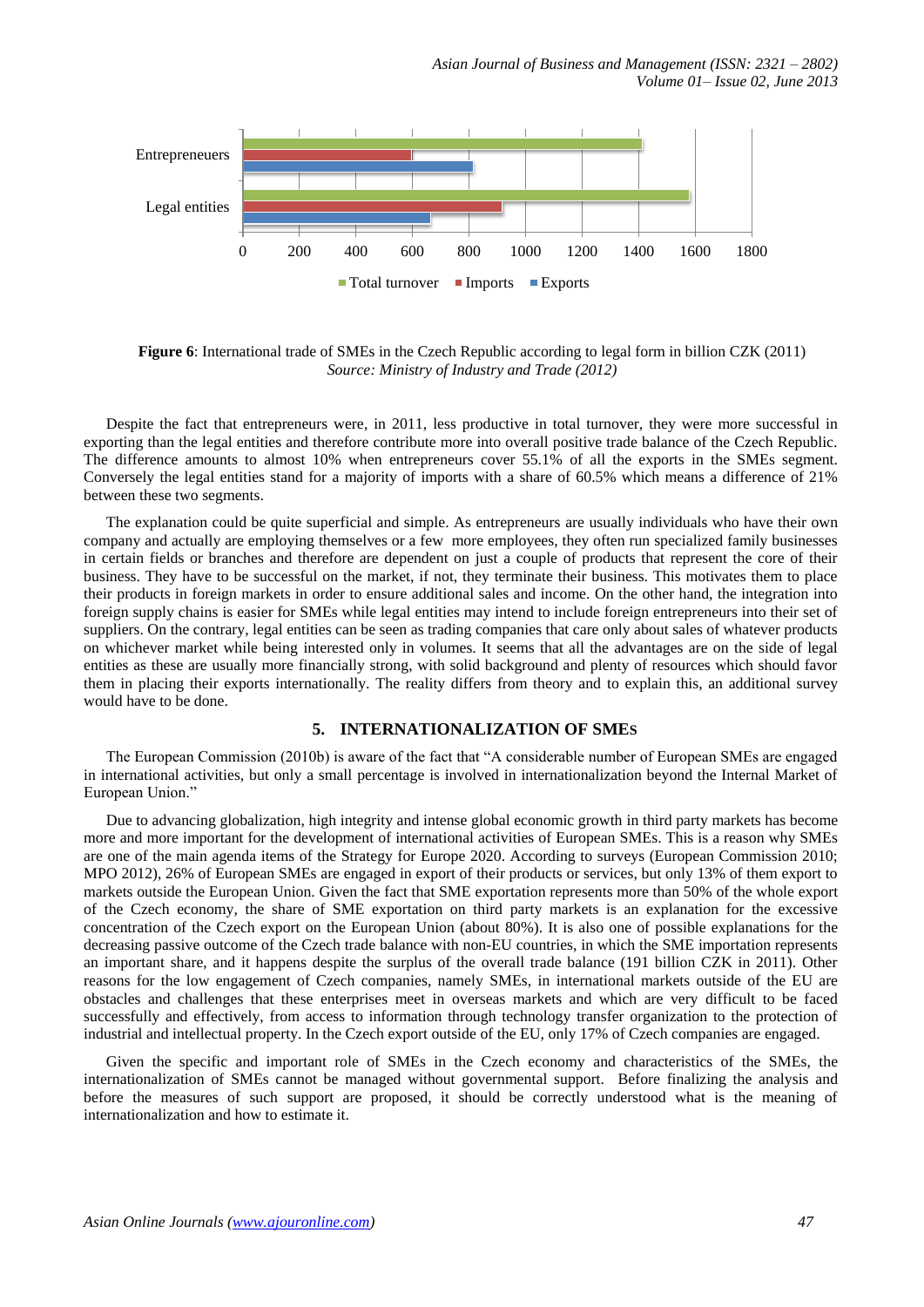#### *5.1 Characteristics of Internationalization*

Internationalization is generally understood as exportation and importation, but also other characteristics and indicators have to be used in order to estimate its level. There are certain so-called "natural rules" that can help us when describing the characteristics of internationalization.

The link between the size of the company and level of internationalization is one of them. The larger the company, the more it tends to internationalize. In Czech exports, 24% of micro, 28% of small and 53% of medium sized SMEs are engaged – in importation, they achieve 28%, 39% and 55% respectively.

Another possible approach is to consider obvious negative correlation between the size of the SME's home country population and its level of international activity. The average number of exporters in European Union is around 25% of economic subjects. Bigger countries such as Germany, France and UK score under the average, whereas smaller countries like Czech Republic, Denmark and Sweden have much higher percentage of exporters.

The sectors with the highest share of SMEs exporting internationally are mining (58%), manufacturing (56%), wholesale trade (54%), research (54%), sales of motor vehicles (53%), renting (39%) and transport and communication (39%) (European Commission 2010b).

In the scope of engagement in international trade, the maturity and age of the company play a significant role. There is a gradual increase from 15% for companies up to four years of age to about 30% for companies that have existed over 25 years. Such companies also usually start their internationalization by importation – it happens twice as often as starting with exportation. Almost half of SMEs started with both exports and imports at the same time. Involvement in Ecommerce is also positively correlated with higher activity in exports.

Barriers for internationalization represent major obstacles that do not allow SMEs to trade on foreign markets. These barriers can be internal such as the price of their product, overall efficiency, productivity and competitiveness compared to other companies or external such as lack of capital, adequate information, adequate public support and the administrative burdens associated with trade.

#### *5.2 Effects of SMEs' Internationalization on Business Performance*

Internationalization strongly relates to the business performance of SMEs, which is reflected in other indicators and performance measurements that influence the whole economy.

There is a positive correlation between being internationally active and reporting high turnover growth. More than 50% of SMEs that invest abroad and SMEs that are involved in international subcontracting reported increasing turnover in 2007-2008, whereas only 35% of SMEs that are not active internationally reported positive change in turnovers. Internationally active SMEs reported higher employment growth between years 2007 to 2008 than other SMEs (European Commission 2010b).

The results obtained from the survey of the European Commission were:

- Exporter's employment growth 7%, non-exporters 3%.
- Importer's employment growth 8%, non-importers 2%.
- SMEs both importing and exporting 10% employment growth; others 3%.
- SMEs with FDI employment growth 2007-2008 16%, others 4%.

Another strong relationship exists between internationalization and innovations. Around 26% of internationally active SMEs introduced products or services that were new for their sector in their country, and the same reported only 8% of other SMEs. Internationally active SMEs are also involved in innovation processes that are new for their sector in the country.

# **6. EU SMALL BUSINESS ACT**

"Adopted in June 2008, the Small Business Act for (SBA) reflects the EU Member States' political will to recognize the central role of SMEs in the EU economy and for the first time puts into place a comprehensive SME policy framework for the EU and its Member States. It aims to improve the overall approach to entrepreneurship, permanently anchor the 'Think Small First' principle in policy making from regulation to public service, and to promote SMEs' growth by helping them to tackle the remaining problems which hamper their development" (European Commission 2011b). Under this Act, the European Commission has established so-called "Market Access Teams" (MAT) on the markets of 30 key economies with the goal to help European SMEs to deal with specific particular access markets problems. The Small Business Act and its 10 core principles have to be used as guidelines for the EU Member States when designing the system of SMEs support. Hence it is necessary to include these 10 principles, as seen in Figure 7.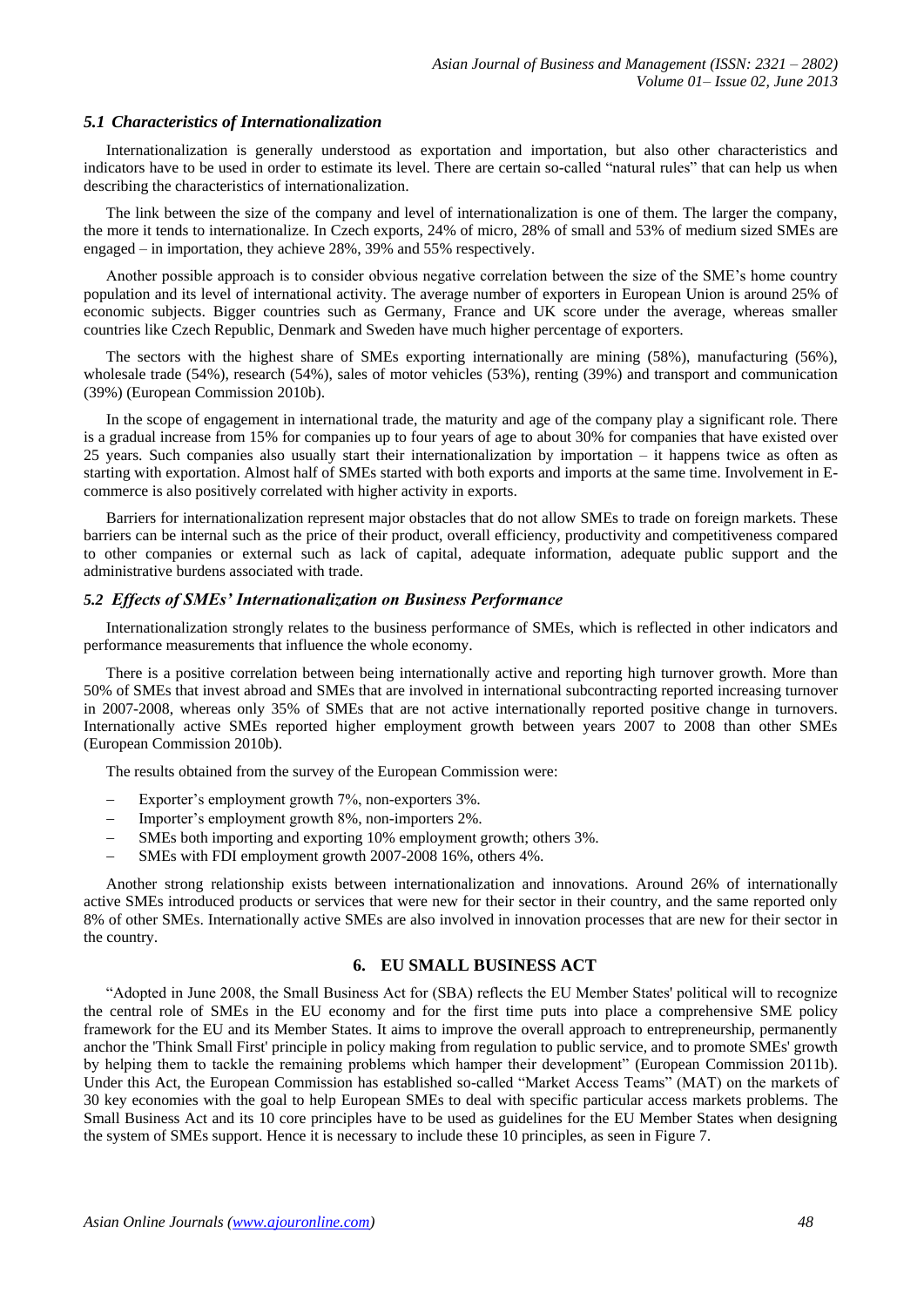| <b>Principal</b> | <b>Description of the principle</b>                                                                                                               |
|------------------|---------------------------------------------------------------------------------------------------------------------------------------------------|
| 1.               | Create an environment in which entrepreneurs and family businesses can thrive and<br>entrepreneurship is rewarded                                 |
| $\overline{2}$ . | Ensure that honest entrepreneurs who have faced bankruptcy quickly get a second chance                                                            |
| 3.               | Design rules according to the "Think Small First" Principle                                                                                       |
| 4.               | Make public administrations responsive to SME needs                                                                                               |
| 5.               | Adapt public policy tools to SMEs' needs: facilitate SMEs' participation in public<br>procurement and better use State Aid possibilities for SMEs |
| 6.               | Facilitate SMEs' access to finance and develop a legal and business environment<br>supportive to timely payment in commercial transactions        |
| 7.               | Help SMEs to benefit more from opportunities offered by the Single Market                                                                         |
| 8.               | Promote the upgrading of skills in SMEs and all forms of innovation                                                                               |
| 9.               | Enable SMEs to turn the environmental challenges into opportunities                                                                               |
| 10.              | Encourage and support SMEs to benefit from growth of markets                                                                                      |

**Figure 7:** Small Business Act - 10 core principles *Source: European Commission (2008)*

# **7. EUROPEAN UNION CONTEXT FOR CZECH SMES**

Structural business statistics can be analyzed by enterprise size class (defined in terms of the number of persons employed). The overwhelming majority (99.8%) of enterprises active within the EU-27's non-financial businesses in 2012 was estimated to be small and medium sized enterprises (SMEs) – some 20.7 million as can be seen at Table 1.

Italy had the highest share of the total number with more than 3 792 SMEs. The second highest share was held by France and third by Spain. The Czech Republic placed  $7<sup>th</sup>$  out of the whole EU. The highest share of micro companies was achieved by Greece (96.6%); in Slovakia, small-sized companies represented 16.1% and middle-sized 3.7%. The lowest share of micro companies was in Slovakia 79.7% and of larger companies in Greece (0.05%). Czech Republic has more or less comparable data as its neighboring countries.

**Table 1:** Analysis of the number of enterprises by enterprise size class, non-financial business economy (estimates for 2012)

|                                          |                        | EU    | Ш    | FR   | ES   | DE   | UK   | PL   | CZ   | EL   | S <sub>K</sub> |
|------------------------------------------|------------------------|-------|------|------|------|------|------|------|------|------|----------------|
| <b>Total</b><br>number of<br>enterptises | In<br><b>Thousands</b> | 20771 | 3792 | 2458 | 2457 | 2107 | 1653 | 1397 | 940  | 759  | 68             |
| <b>Micro</b>                             |                        | 92,2  | 94,6 | 93,1 | 93,9 | 83,3 | 89,4 | 95,7 | 95,5 | 96,6 | 79,7           |
| <b>Small</b>                             | In $%$                 | 6,5   | 4,8  | 5,8  | 5,3  | 13,7 | 8,7  | 3,0  | 3,7  | 3,0  | 16,1           |
| <b>Medium</b>                            |                        | 1.1   | 0.5  | 0,9  | 0,7  | 2,6  | 1,5  | 1.1  | 0,7  | 0,4  | 3,4            |
| Large                                    |                        | 0,2   | 0,1  | 0,2  | 0,1  | 0,5  | 0,4  | 0,2  | 0,1  | 0,1  | 0,7            |

*Source: Eurostat (2012a), own interpretation of data*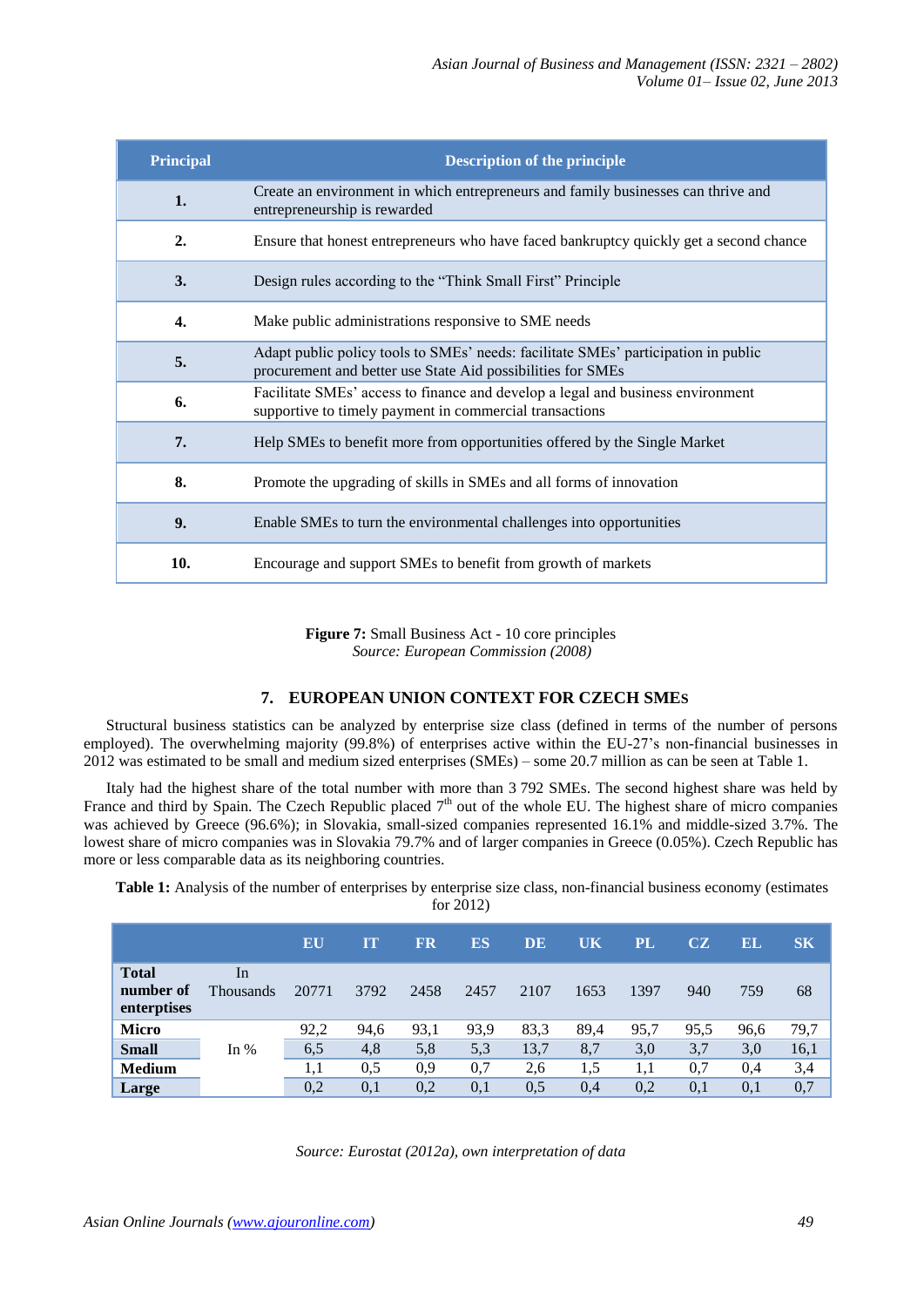The relative importance of SMEs was particularly high in Italy, Portugal and Spain. Some of these differences may be explained by the relative importance of particular sectors in the national economies or by cultural and institutional preferences for self-employment and/or family-run businesses.

According to latest data and estimates, all the European SMEs together generated 58.1% of value added within the non-financial business economy in year 2012. More than 92.0% enterprises in the EU-27 were micro enterprises and their share of non-financial business economy value added was considerably lower at 21.2%. These data are available for examination in Figure 8. Czech Republic followed the EU-27 average values with nearly 2/3 of value added produced by SMEs. Two extremes are Cyprus with more than 75% share of value added generated by the SME sector, and the UK, where large companies contribute more than 50% to total value added. Greece with its highest portion of micro companies owns the first place in share of total value added produced by this type of enterprises.

The Czech Republic implemented the EU Small Business Act into its Law No. 47/2002 Coll. The law deals with the system and instruments of the governmental support for SME and defines the forms of support: financial contribution, subventions, guarantee, credit with a lower interest rate and indicates fields in which the project could be supported: investment, economic and technical consultancy, business information, research and development, new jobs, participation in fairs.



**Figure 8:** Value added by enterprise size class, non-financial business economy, EU-27 and by industry in % (estimates for 2012) *Source: Eurostat (2012a), own interpretation of data*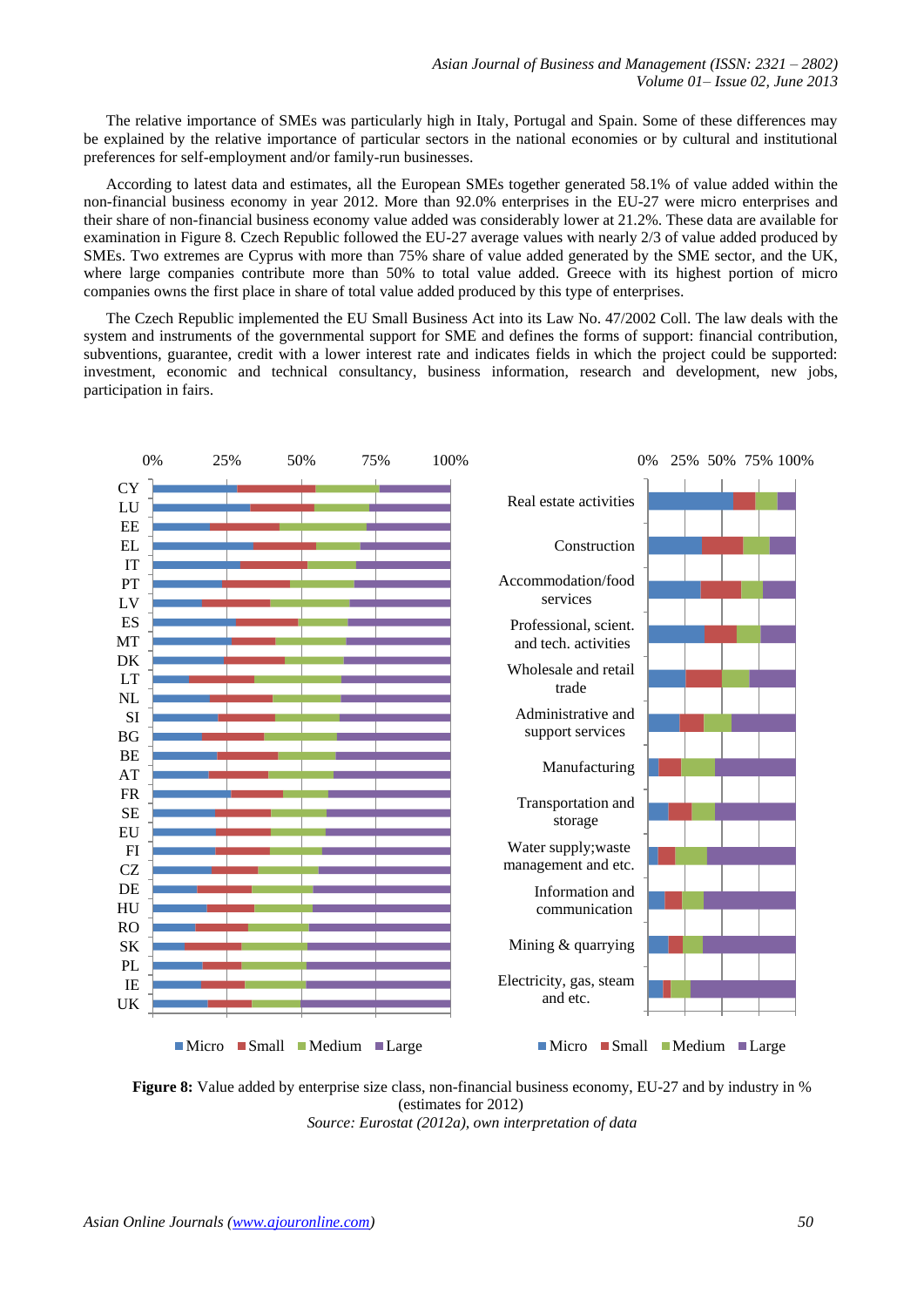The second part of Figure 8 displays the main business sectors with SMEs' share for the whole EU. The real estate activities, construction, accomodations and food services, professional, scientific and technical activities represent sectors with more than 75% share of the total value. The weakest are energy supply and mining and quarrying. The respective categories of the SME segments which are the most competitive are: Micro – Real estate, Small – Construction and Middle-sized – Manufacturing.

In Figure 9, analyses of trade balances of EU countries show that in 2010 SMEs accounted for a considerable share of overall EU trade. Indeed, SMEs stood for 55% of all imports and 47% of exports within the EU (intra-EU trade). Concerning the extra-EU trade, SMEs were responsible for 47% of imports while contributing by 39% to all exports indicating that SMEs tend to be engaged more in trade within the EU than outside it. Figure 9 also shows that in most countries, the imports made by SMEs exceeded exports and thus caused negative trade balances which had to be offset by large companies' positive trade balances. In most European countries, large companies accounted for trade surpluses.

Czech Republic experienced the same situation when its SMEs ended year 2010 with a negative trade balance although the Czech Republic has maintained, for a long time, considerable trade surpluses with most European Union Member States (Figure 9). A conclusion to this analysis is that in the Czech economy, there is a critical importance of large companies for the trade balance which is, however, due to the fact that their exportation or importation do not mean a change in the ownership of the product that is transported over the borders (Czech National Bank 2010).



**Figure 9:** Trade balance of intra-EU trade by enterprise size in thousand EUR (2010) *Source: Eurostat (2012b)*

#### **8. EXAMPLES OF SUCCESSFUL CZECH SMES**

Czech SMEs are able to compete on world markets in different fields of business. For instance, a company called "Crocodille" that is a completely Czech owned SME, started its business just after the dissolution of Czechoslovakia. It produces sandwiches and other delicatessen products, operates on Central European markets and achieves steady economic results with high profitability. After capturing the majority of the domestic market, it pounced on foreign markets and shortly after became a market leader.

Another example is the Sindat Group and its holdings, which specialize in high-tech production, innovations in the nanotechnology industry as well as other activities. It is a prime example of an innovation driven company that gains competitive advantages from flexibility and adaptability to external changes.

The enterprise Emco is a great illustration of a globally prosperous company, exclusively owned by Czech entities. It is engaged widely in international trading. Emco belongs among the most important food producers in the Czech Republic; it has more than 50% of the market share in the muesli segment. It is present on 30 world markets and it has its own factories in Russia. It is one of the few companies that is successfully present on the highly developed and competitive USA market as well.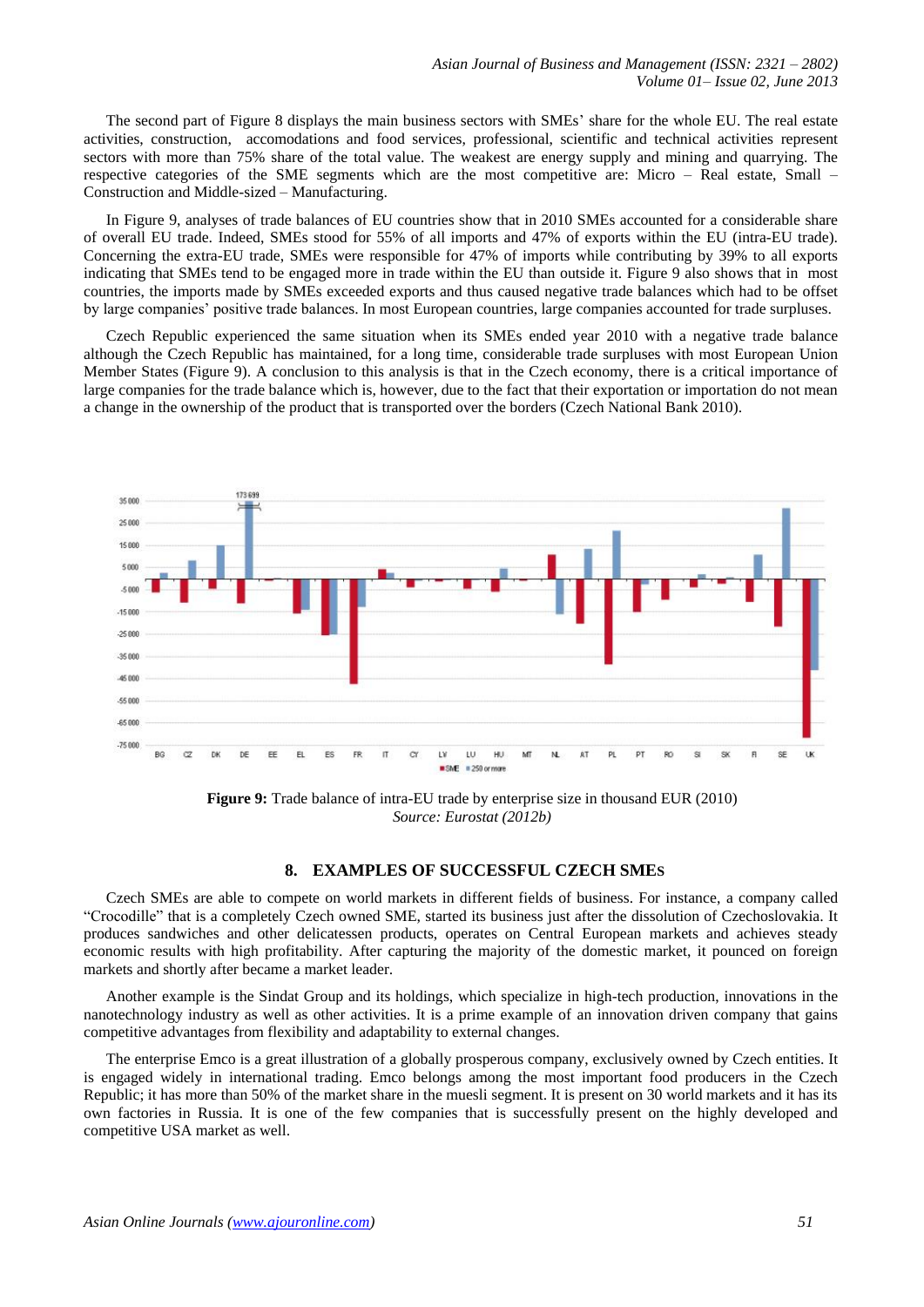Other SME companies are internationally successful in other sectors, for example in heavy industries and chemical engineering, production of high value added goods (Panep – medical equipment, Aries – compression stockings ) or services (Opametal – recycling of used raw materials). The common feature of these companies is the craving for success and continuous development of their products as well as precise internal processes.

# **9. CONCLUSION**

Small and medium sized enterprises are vital for all EU economies and as well as for the Czech economy. Through the statistical data analysis, it is proven that SMEs are indispensable for the economy namely because they fulfill core functions consisting in the main source of employment, innovations and competitiveness. Each sub-segment of the SME sector (micro companies up to 10 employees, small companies with less than 50 employees and medium sized companies with less than 250 employees) plays a significant role in various industries; they are usually responsible for a considerable contribution to the GDP and foreign trade of a country. In the Czech Republic, the share of the total number of companies (excluding the financial sector) is over 99%; the share of employment in the Czech economy exceeds 60%. The share of total output achieves almost 50% and the contribution to total value added is almost 55%. The SMEs represent more than 50% of the exportation and more than 56% of importation. It is a reason for minimizing the regulatory burdens on SMEs, in particular for micro enterprises. In order to achieve this goal, the EU Member States implement the "Think Small First" principle that is the basis of the EU Small Business Act and actions applicable at Member States level. The Czech Republic follows this policy as well.

# **10. REFERENCES**

- 1. Cernohlavkova, E., Sato, A., Tauser, J. et al.: *Finanční strategie v mezinárodním podnikání.* Praha: ASPI, 2007. 320 pages. ISBN 978-80-7357-321-8.
- 2. Cihelkova E., et al.: *Světová ekonomika – základní rysy a tendence vývoje.* VŠE Praha: Oeconomica, 2004. 258 pages. ISBN 80-245-0687-4.
- 3. Czech National Bank*: Zpráva o vývoji platební bilance ČR za rok 2010.* Praha. 2010. http://www.cnb.cz/miranda2/export/sites/www.cnb.cz/cs/statistika/platebni\_bilance\_stat/publikace\_pb/zpr avy\_vyvoj\_pb/2010/pb\_2010.pdf
- 4. Czech Statistical Office. *Malé a střední podniky.* [online/DOC]. 2007. <http://www.czso.cz/csu/csu.nsf/informace/ckta090307.doc>.
- 5. European Commission. *The new SME definition - User guide and model declaration.* EU Publications Office. Brussels. 2005. 50 pages. ISBN 92-894-7909-4
- 6. European Commission. *Small Business Act.* [online/PDF]. 2008. <http://eurlex.europa.eu/LexUriServ/LexUriServ.do?uri=COM:2008:0394:FIN:EN:PDF>.
- 7. European Commission: *Europe 2020 - A strategy for smart, sustainable and inclusive growth*. Brussels 2010a. http://eur-lex.europa.eu/LexUriServ/LexUriServ.do?uri=COM:2010:2020:FIN:EN:PDF
- 8. European Commission. *Internationalization of European SMEs.*[online/PDF]. 2010b. 124 pages. <http://ec.europa.eu/enterprise/policies/sme/marketaccess/files/internationalisation\_of\_european\_smes\_final\_en.pdf>.
- 9. European Commission. *Small and medium-sized enterprises.*[online/DOC]. 2011a. 21 pages. <http://ec.europa.eu/enterprise/policies/sme/small-business-act/>.
- 10. European Commission. *Report of the Commission to the Council and the European Parliament. Minimizing regulatory burden for SMEs.Adapting EU regulation to the needs of micro-enterprises.*  Brussels. 2011b.

[<http://ec.europa.eu/governance/better\\_regulation/documents/minimizing\\_burden\\_sme\\_EN.pdf>](http://ec.europa.eu/governance/better_regulation/documents/minimizing_burden_sme_EN.pdf) 11. Eurostat. *Business economy – size class analysis. 2011..* 

- <http://epp.eurostat.ec.europa.eu/statistics\_explained/index.php/Business\_economy\_ size class analysis>.
- 12. Eurostat. *SME Performance Review.* 2012a. < [http://ec.europa.eu/enterprise/policies/sme/facts-figures-analysis/performance-review/#h2-1>](http://ec.europa.eu/enterprise/policies/sme/facts-figures-analysis/performance-review/#h2-1)
- 13. Eurostat. *International trade by enterprise characteristics. [online/DO*C]. 2012b.: <http://epp.eurostat.ec.europa.eu/statistics\_explained/index.php?title=File:Total\_trade\_balance\_by\_enterp rise\_size,\_2010\_(1000\_euro).png&filetimestamp=20120919133348>
- 14. *GFP: The Gl*obal Facilitation Partnership for Transportation and Trade. *Enabling SMEs to Enter the International Supply Chain.* [online/PDF]. 2005. 4 pages. <http://gfptt.org/uploadedFiles/ac85ad3f-04d5-409c-a32f-2ea5a3a2a16e.pdf>.